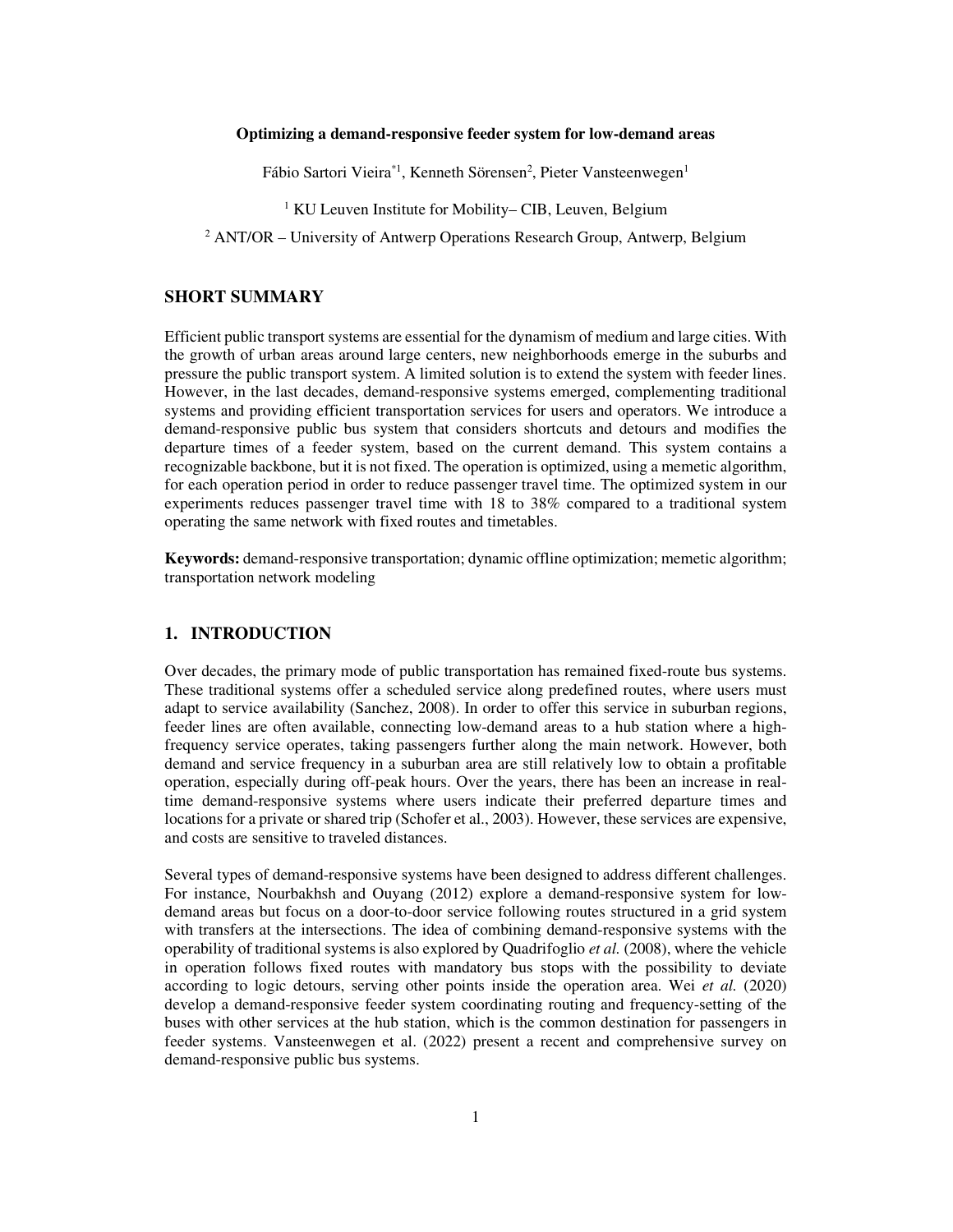In this research, a demand-responsive feeder system is developed to offer some characteristics of a traditional system merged with some features of flexible systems. This results in a regular frequency of operation, predefined routes, and bus stops along the way. However, the departure times of each bus will be optimized, together with its route. To be more specific, limited detours and shortcuts are considered for each predefined route. This results in a set of possible routes that each bus can follow. A fixed number of buses run for consecutive operation periods. A bus that departs in a given period must arrive at the hub station in the same period. For each period, there is a list of passengers that request to use the system and the time they will arrive at the desired bus stop to wait for the buses. The optimization of the route and the timetable of the demandresponsive system occurs just before the operation period starts. As much as possible, requests will be accepted, so passengers are picked up at their bus stop as soon as possible after their arrival. However, some passenger requests will have to be rejected, and then the passenger will be included in the optimization of the following period. A memetic algorithm is introduced to optimize this demand-responsive feeder system. The objective is to minimize the sum of the travel times for all passengers, from the moment they arrive at the bus stop until they arrive at the hub station. In the experiments, the system performance is compared with the performance of the traditional feeder system, where bus routes and departure times are fixed.

# **2. METHODOLOGY**

The service is optimized with a memetic algorithm (MA) for each period of operation. It combines a genetic algorithm that explores the search space with local search to improve the current solutions of a given generation. One route from the list of possible routes and an appropriate departure time is assigned to each bus in the current period. For the initial generation, a given number of random solutions are created. For the following generations, crossover techniques merge the solutions of the previous generation, selecting routes and departure times for each bus in operation, in order to generate a new solution. Since each passenger's preferred departure stop and time is known during the optimization process, the solution's fitness value is assessed by the sum of all passenger travel times. A penalty is included for rejected passengers.

The local search techniques correspond to a repair and an improvement operator. In the repair operator, routes are modified, and departure times are adjusted to avoid rejected requests. For each solution in a generation, a rejected request is selected, and the operator tries to include it in any of the buses. This can be done in two ways. First, the bus departure time is delayed if a passenger arrives at the bus stop after the bus passes. If no bus is assigned for that bus stop, a detour tries to include that bus stop in one of the bus routes. In the improvement operator, the current solution is optimized by trying to find a better route for one of the buses. This new route should still serve all passengers assigned to that bus. Moreover, the bus departure time can be advanced in order to reduce passenger waiting times at bus stops.

#### **2.1. Problem Formulation**

The demand-responsive feeder system (DRFS) runs in an area represented by a graph  $G = \{V, L\}$ , where V is the set of hub station and bus stops  $(i = 0, 1, ..., n)$  and L indicate links between bus stops  $i \in V$  and  $j \in V$  at a travel cost of  $c_{i,j}$ . The objective of the DRFS is to minimize, for each operation period, the total travel time of the passengers  $(p_{tt})$ , including waiting and in-vehicle time and a penalty for unserved demand. A fixed number of lines connecting all the bus stops to the hub station is available. For each line, a set of feasible routes can be determined, considering limited detours, stop skipping and a route length limited to the duration of the operation period.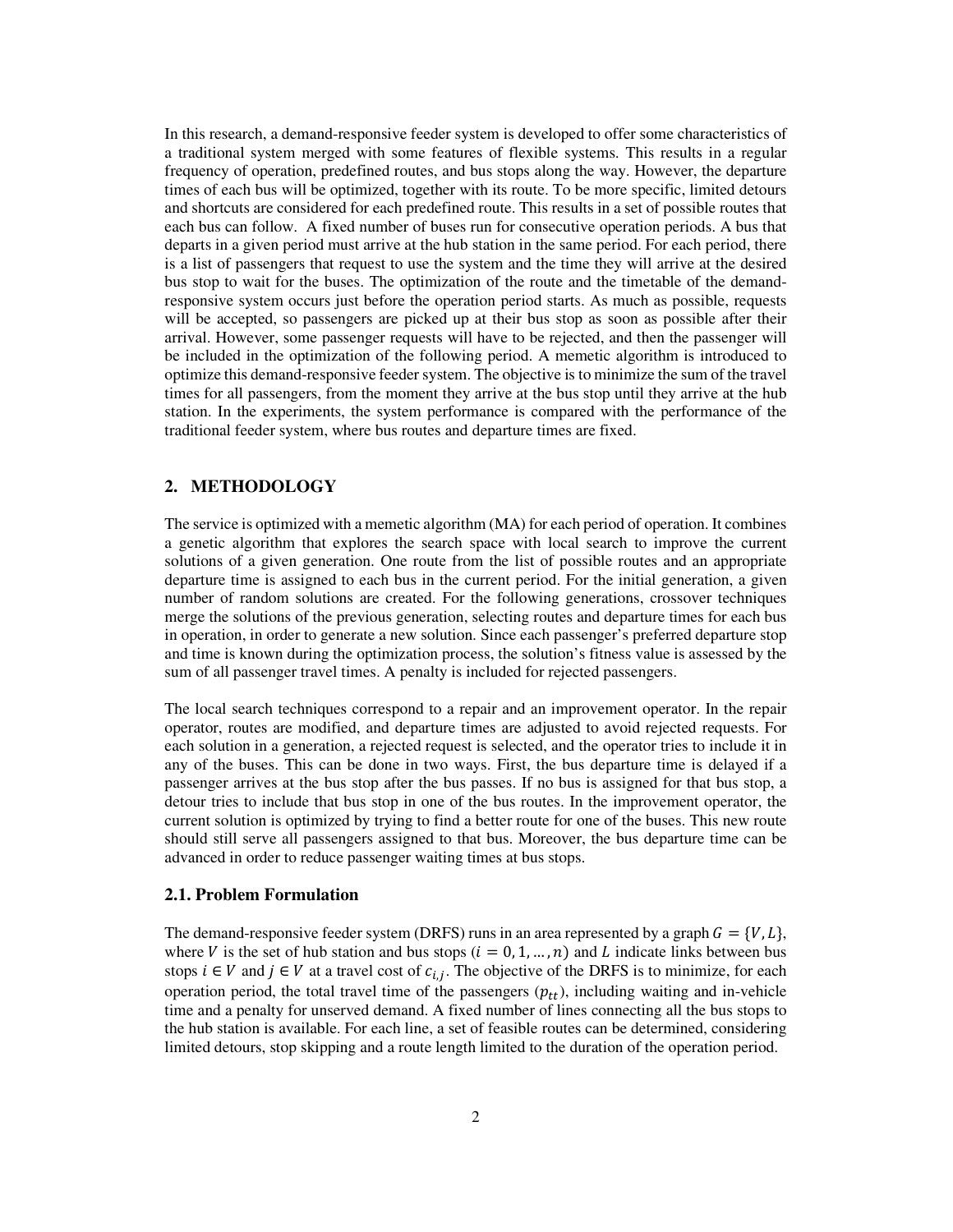### **3. RESULTS AND DISCUSSION**

The results of the demand-responsive feeder (DRFS) system are compared with the results of the traditional feeder system based on a simulation of both services. After optimizing the routes and departure times of the buses for the DRFS, passengers travel time are measured based on the timetable of the buses and the desired departure time of passengers. The same simulation occurs for the traditional feeder system (TFS), where routes and departure times of buses are fixed.

The parameters of the MA were determined based on preliminary tests. The good performance of the MA was confirmed in comparison with optimal results obtained by solving a mathematical model of the optimization problem using the CPLEX solver. For a set of 20 instances, the routes obtained with the MA for the DRFS are the same as for the optimal solution in 70% of the simulated operation periods, with an average travel time for passengers of 29 minutes, 0,6% above the optimal solution. In the TFS, the average travel time for these instances is 31.5 minutes

Here, we will focus on evaluating the efficiency of the DRFS based on five experiments. In every experiment, the passenger travel time in the DRFS is compared with the travel time in the TFS. Therefore, both operations are simulated over all operation periods, with a fixed number of buses and serving the same list of passengers. For a given network composed of 25 bus stops connected with three lines to a hub station, 100 passengers randomly send a request for a five-hour operation horizon, divided into operation periods of one hour. Therefore, each bus is operated five times, with a (possibly) slightly different route every time. There are several instances for optimization in which the requests are assigned randomly for variation. These instances are clustered according to the number of bus stops without any request during a given period. There are 30%, 50%, or 70% of empty bus stops on each instance.

The first three experiments evaluate the impact of the number of buses available. Each experiment considers 60 instances, 20 for each percentage of empty stops. In the first experiment, two buses are available during each operation period. The number of buses available is three in the second experiment and four in the third experiment. In the fourth and fifth experiments, three buses per operation period are available, but the detours considered are no longer limited in the fourth experiment. Buses can perform any movement in the network going from terminal to hub station, as long as there are no cycles and they arrive before the end of the period. In the fifth experiment, a different network is used with 70 bus stops and 300 requests in the operation period. The average waiting, in-vehicle, and total travel times for the TFS and the DRFS are presented in Table 1.

When analyzing the waiting times in all experiments, it can be noticed that in the TFS passengers have to wait around 30 minutes for a bus. This is obviously related to the randomly assigned desired departure times, which will on average be around half of the operation period duration. Moreover, since the routes are always the same in the TFS, as well as the demand at bus stops in all instances, the average in-vehicle time is the same for different percentages of empty stops. Increasing the number of buses in the TFS reduces the number of bus stops covered by each bus, and thus the length of pp. the route. With two buses per hour, it's possible to serve the whole area with the traditional feeder system with an average travel time per passenger of 56.1 min. By including one extra bus per hour, this average travel time reduces 18%, to 46.2 min. By including the fourth bus in the hourly operation, the extra gain was only 3%, reducing the average travel time of passengers to 44.7 min. It is clear that including the fourth vehicle does not generate a significant improvement for the passengers in this network.

When comparing the DRFS with the TFS in the first three experiments, it can be seen that the average waiting time is reduced with 31%, 48%, and 58% for two, three, and four buses respectively. This is a significant improvement due to the flexibility in the routes and timetable, which increases with the number of buses. However, the average in-vehicle times are only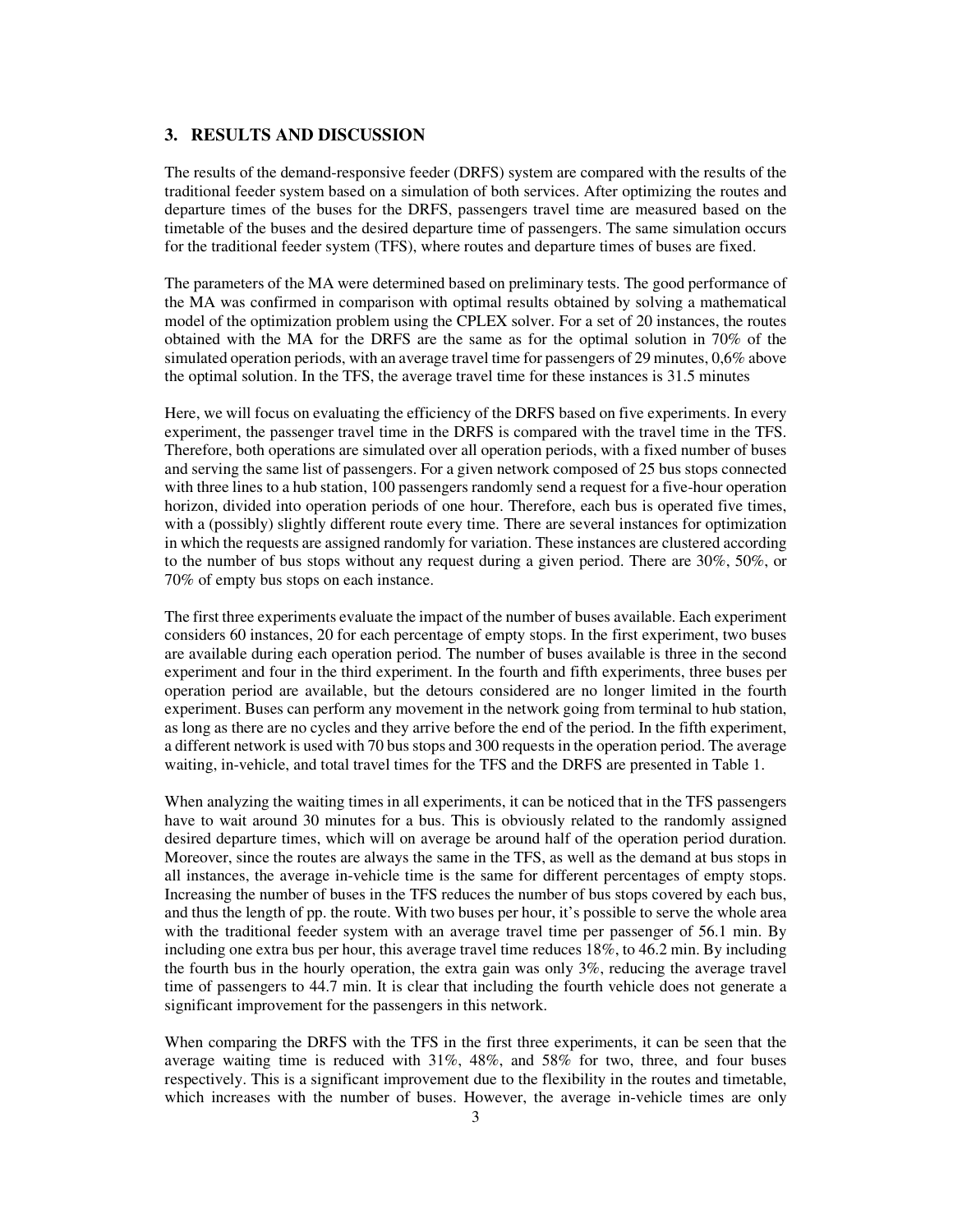reduced for two buses, with 29%. For three and four buses, the in-vehicle time even increases slightly, with 1%. When only two buses are available, the relatively longer routes allow more useful shortcuts. With three and four buses, routes are already shorter and detours become equally useful as shortcuts. Summing both times in the total travel time, the DRFS reduces the passenger travel time by 30%, 31%, and 38%, respectively.

In the fourth experiment, with unrestricted movements for buses, the waiting time was even better than in the initial experiment with three buses, with 54% improvement. However, there was also an increase in the in-vehicle time due to the longer detours to better serve the passengers. In the end, the total travel time was only slightly better than in the initial experiment with three buses, with now 32% of improvement compared to the TFS, instead of 31% with the predefined rules that limit the possible detours. Therefore, we conclude that these limited detours are a good tradeoff between maintaining recognizable routes and gaining total travel time.

The optimized system performed differently in the last experiment, where a different network is applied. The average waiting time was reduced by 22%, and the in-vehicle time was reduced by 13%. Associated, the total travel time for passengers reduced by 18% compared to the TFS. Nevertheless, the achieved improvement of the best solution depends on the configuration of the network, the possibility of detours, and the distribution of the requests within the period.

|                           |                     | TFS (min)      |            |              | DRFS (min)     |             |              |
|---------------------------|---------------------|----------------|------------|--------------|----------------|-------------|--------------|
|                           |                     | <b>Waiting</b> | In-vehicle | <b>Total</b> | <b>Waiting</b> | In-vehicle  | <b>Total</b> |
|                           |                     | time           | time       | time         | time           | time        | time         |
| Two buses<br>/hour        | 30%                 | 28.1           | 27.7       | 55.8         | 20.3           | 20.7        | 40.9         |
|                           | 50%                 | 28.4           | 27.7       | 56.1         | 20.2           | 19.8        | 40.0         |
|                           | 70%                 | 28.8           | 27.7       | 56.5         | 18.1           | 19.0        | 37.1         |
|                           | Average             | 28.4           | 27.7       | 56.1         | 19.5           | <b>19.8</b> | 39.4         |
|                           | Imp. $(\%)$         |                |            |              | $-31%$         | $-29%$      | $-30\%$      |
| Three buses<br>/hour      | 30%                 | 29.1           | 16.5       | 45.6         | 15.9           | 16.9        | 32.8         |
|                           | 50%                 | 29.4           | 16.5       | 45.9         | 15.7           | 16.6        | 32.4         |
|                           | 70%                 | 30.5           | 16.5       | 47.0         | 14.7           | 16.4        | 31.0         |
|                           | Average             | 29.7           | 16.5       | 46.2         | 15.4           | 16.6        | 32.1         |
|                           | Imp. $(\%)$         |                |            |              | $-48%$         | $+1\%$      | $-31%$       |
| Four buses<br>/hour       | $30\%$              | 28.4           | 15.5       | 44.0         | 12.9           | 15.8        | 28.7         |
|                           | 50%                 | 29.1           | 15.5       | 44.7         | 12.1           | 15.7        | 27.9         |
|                           | 70%                 | 29.8           | 15.5       | 45.3         | 11.7           | 15.3        | 27.0         |
|                           | Average             | 29.1           | 15.5       | 44.7         | 12.3           | 15.6        | 27.9         |
|                           | Imp. $(\% )$        |                |            |              | $-58%$         | $+1\%$      | $-38%$       |
| Unrestricted<br>movements | 30%                 | 29.1           | 16.5       | 45.6         | 14.6           | 18.2        | 32.8         |
|                           | 50%                 | 29.4           | 16.5       | 45.9         | 13.7           | 18.1        | 31.7         |
|                           | 70%                 | 30.5           | 16.5       | 47.0         | 12.8           | 17.3        | 30.0         |
|                           | Average             | 29.7           | 16.5       | 46.2         | 13.7           | 17.9        | 31.5         |
|                           | Imp. $(\%)$         |                |            |              | $-54%$         | $+8\%$      | $-32%$       |
| Large network             | 30%                 | 29.8           | 20.5       | 50.3         | 23.9           | 18.5        | 42.4         |
|                           | 50%                 | 30.2           | 20.5       | 50.7         | 24.0           | 18.1        | 42.1         |
|                           | 70%                 | 30.2           | 20.5       | 50.7         | 22.9           | 16.6        | 39.6         |
|                           | Average             | 30.1           | 20.5       | 50.6         | 23.6           | 17.8        | 41.4         |
|                           | $\mathbf{Imp.}(\%)$ |                |            |              | $-22%$         | $-13%$      | $-18\%$      |

**Table 1: Average waiting, in-vehicle, and total travel time for passengers in the traditional and DRFS for the five experiments. Results are clustered by percentage of empty stops.**